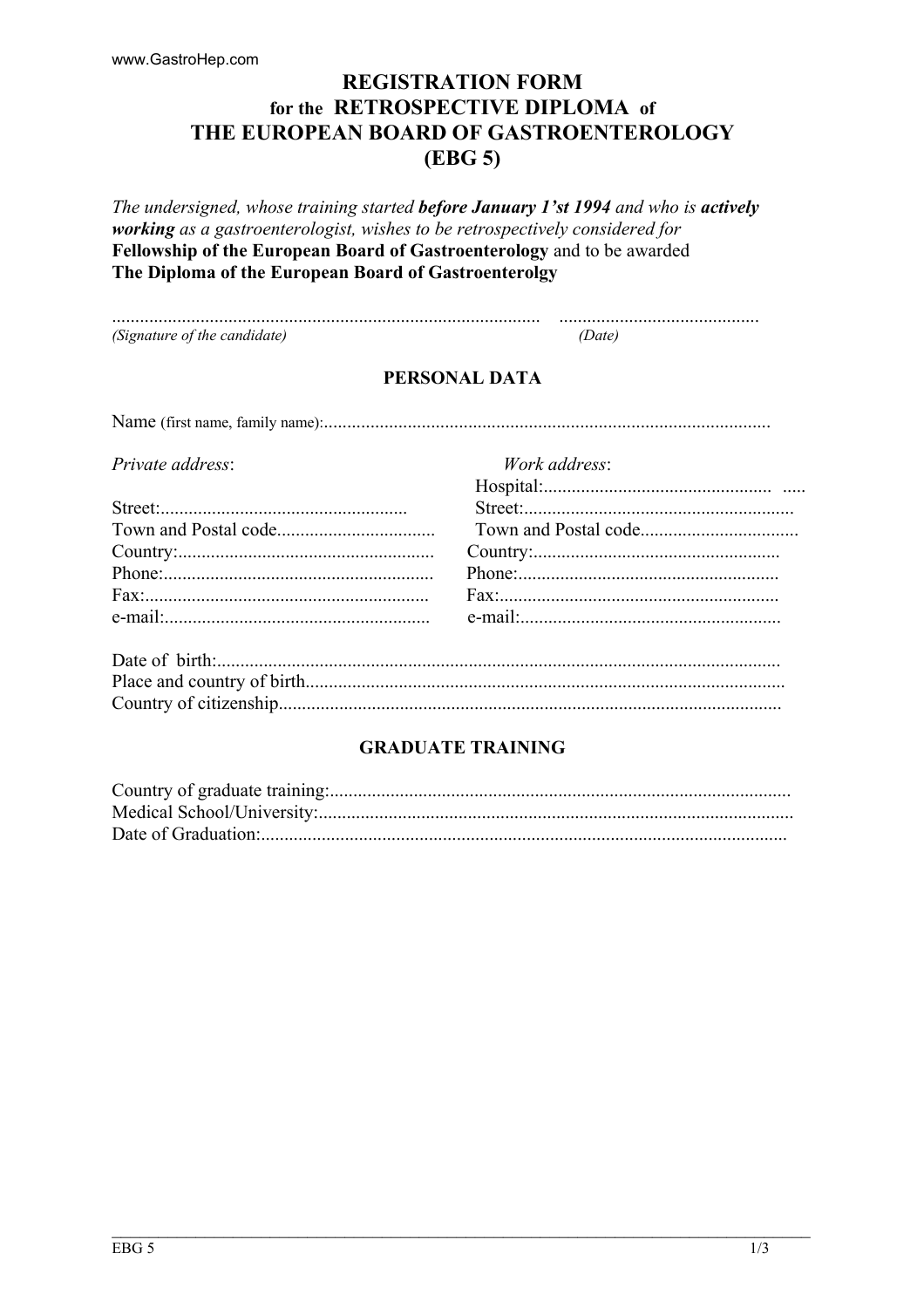## **POSTGRADUATE TRAINING**

|    | <b>Specialist training:</b>                                                                                                                                               |                 |
|----|---------------------------------------------------------------------------------------------------------------------------------------------------------------------------|-----------------|
|    |                                                                                                                                                                           |                 |
|    |                                                                                                                                                                           |                 |
|    |                                                                                                                                                                           |                 |
|    |                                                                                                                                                                           |                 |
|    |                                                                                                                                                                           |                 |
|    |                                                                                                                                                                           |                 |
|    |                                                                                                                                                                           |                 |
|    |                                                                                                                                                                           |                 |
|    |                                                                                                                                                                           |                 |
|    |                                                                                                                                                                           |                 |
|    |                                                                                                                                                                           |                 |
|    | (please use additional sheets if required)                                                                                                                                |                 |
|    | <b>Gastrointestinal procedures (please tick):</b><br>Abdominal ultrasound investigations yes_ no_<br>Liver biopsies yes_no_<br>Endoscopy<br>Oesophago-gastro-duodenoscopy | $yes$ no $\_\_$ |
|    | Colonoscopy                                                                                                                                                               | $yes$ no $\_\_$ |
|    | Flexible sigmoidoscopy                                                                                                                                                    | yes<br>no       |
|    | <b>ERCP</b>                                                                                                                                                               | yes no          |
|    | <b>Scientific activities:</b><br>Number of oral presentations:<br>Number of articles in peer-reviewed journals as first author<br>Please ensure a list of these is on CV. | as co-author    |
|    | <b>National accreditations:</b>                                                                                                                                           |                 |
| 1. | Certificate in Gastroenterolgy issued                                                                                                                                     |                 |
|    |                                                                                                                                                                           |                 |
| 2. |                                                                                                                                                                           |                 |
|    |                                                                                                                                                                           |                 |

 $\mathcal{L}_\mathcal{L} = \mathcal{L}_\mathcal{L} = \mathcal{L}_\mathcal{L} = \mathcal{L}_\mathcal{L} = \mathcal{L}_\mathcal{L} = \mathcal{L}_\mathcal{L} = \mathcal{L}_\mathcal{L} = \mathcal{L}_\mathcal{L} = \mathcal{L}_\mathcal{L} = \mathcal{L}_\mathcal{L} = \mathcal{L}_\mathcal{L} = \mathcal{L}_\mathcal{L} = \mathcal{L}_\mathcal{L} = \mathcal{L}_\mathcal{L} = \mathcal{L}_\mathcal{L} = \mathcal{L}_\mathcal{L} = \mathcal{L}_\mathcal{L}$